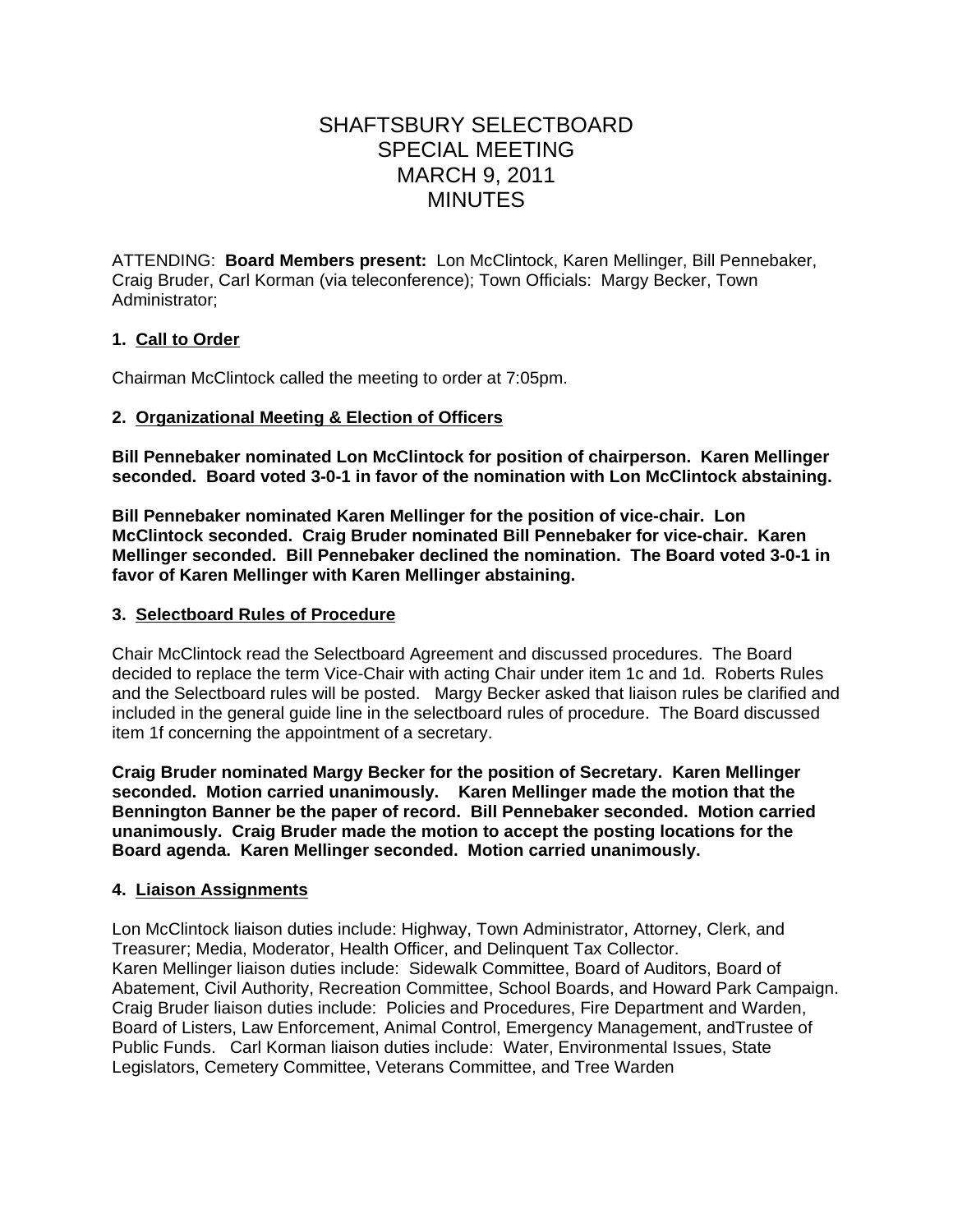Bill Pennebaker liaison duties include: Environmental Issues, Planning Commission, BCRC, Development Review Board, SWIP, BCIC, Zoning Administrator, Economic Dev. Committee, Ancient Roads Committee and Facilities Committee.

## **5. Announcements**

.

No announcements made.

# **6. Public Comments**

No comments made.

# **7. Conflict of Interest Statement**

Chairman McClintock inquired if any Board member had a conflict of interest with any matter on the agenda. No conflict noted for the record.

## **8. Town Officer Appointments**

Announcement will be made of all appointments that are up. Ads for appointments will be posted in town.

# **9. Financial Reports – Highways**

The salt and sand supplies are still good shape. Overtime has exceeded the budget.

## **10. Status of Independent Audit**

Still waiting for a draft report. Extra information was requested. Audit is due at the end of the month. An emergency meeting may be called to get feedback.

### **11. Catering and Liquor Licenses: Shaftsbury Country Store**

**Craig Bruder made the motion to approve a catering and liquor license for Shaftsbury Country Store. Bill seconded. Motion carried unanimously.**

### 12. Dog Ordinance Amendment (3<sup>rd</sup> Reading)

The third reading of the Dog Ordinance amendment sub section 4c was read. **Bill Pennebaker made the motion to adopt the amendment to the Dog Ordinance. Craig Bruder seconded. Motion carried unanimously.**

### **13. Legislative Update-Public Records Law**

The proposed law would require open meetings for any appointments or reappointments. The Board is not in favor of mandating personnel issues being discussed in public. Chair McClintock will contact state legislators to discuss this matter.

# **14. Selectboard Meeting Schedule**

The Board agreed to keep the present schedule for regular meetings on the first and third Mondays of the month at 7pm at Cole Hall.